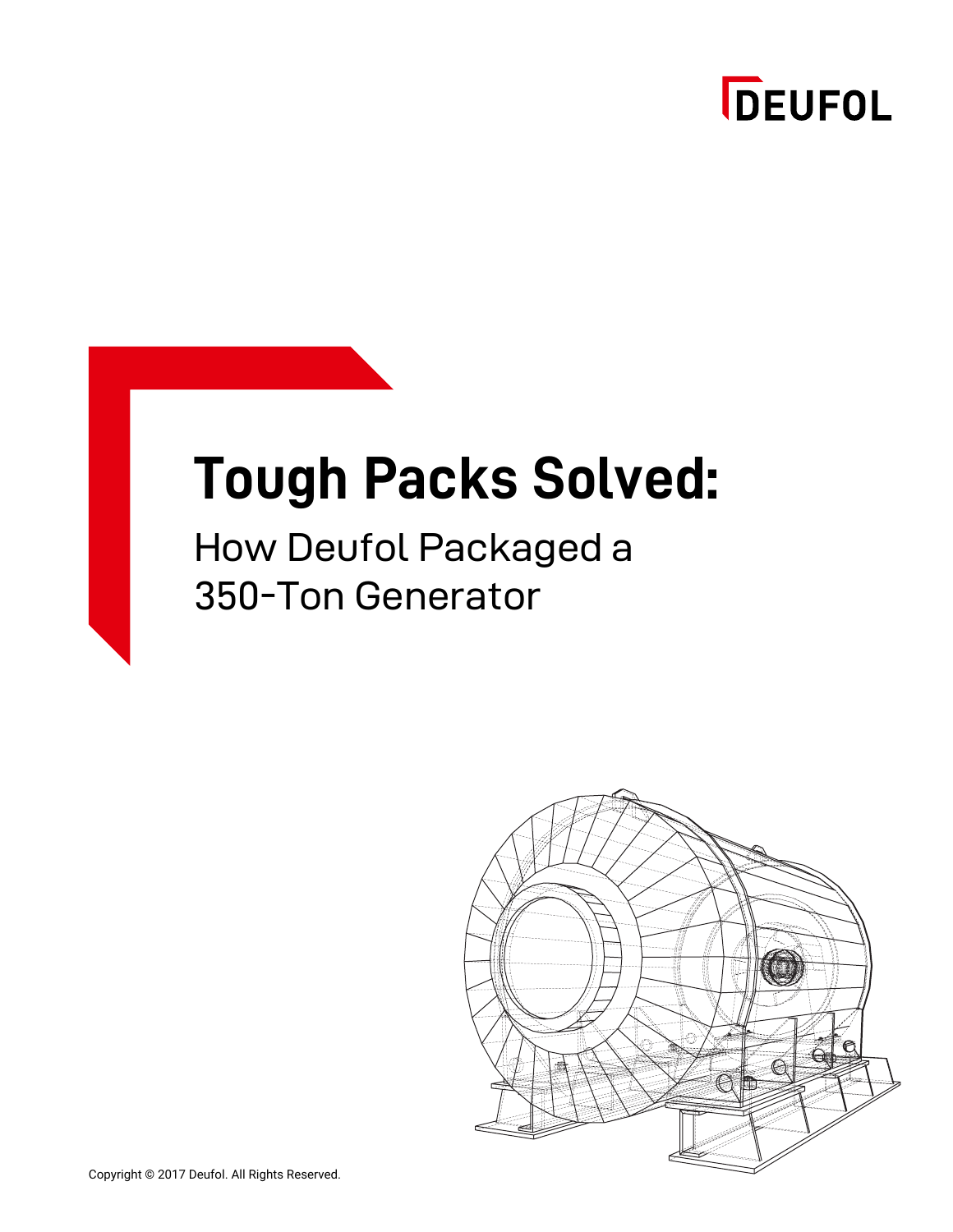

#### **Overview**

Here at Deufol, we live by our motto - "Tough Packs Solved." Simply put, our motto means that we've made the commitment to solve our customers' toughest packaging needs, no matter how complex those needs may be.

Our customers often come to us with their toughest packaging challenges. That was recently the case with one of our longtime customers, a leading global power company. They have a plant in North Carolina that builds turbines, generators and other large-scale products for the power industry. They needed a preservation cover for shipping a power generator, and they asked us if we could do the job.

The biggest challenge was the size and scope of the project. The generator weighed 350 tons. Also, the generator was going to be stored outdoors, so the company needed a steel cover that would protect the generator from the elements for up to four years.

While we had faced similar challenges in Europe, this one had very special needs and was a first in the US. This job had never been done in the United States, so we were very much starting from scratch. The cover had to be built and installed in the customer's facility and we would only have four days to do it.

Fortunately, we had one incredible asset that gave us the confidence to move forward with the project. That asset was our people. We have a fantastic team of project managers, engineers, material sourcing experts, implementation specialists, and more. All of them have made the commitment to the ["Tough Packs Solved"](https://deufol-us.com/tough-packs-solved) mindset, so they were more than eager to take on this challenge.

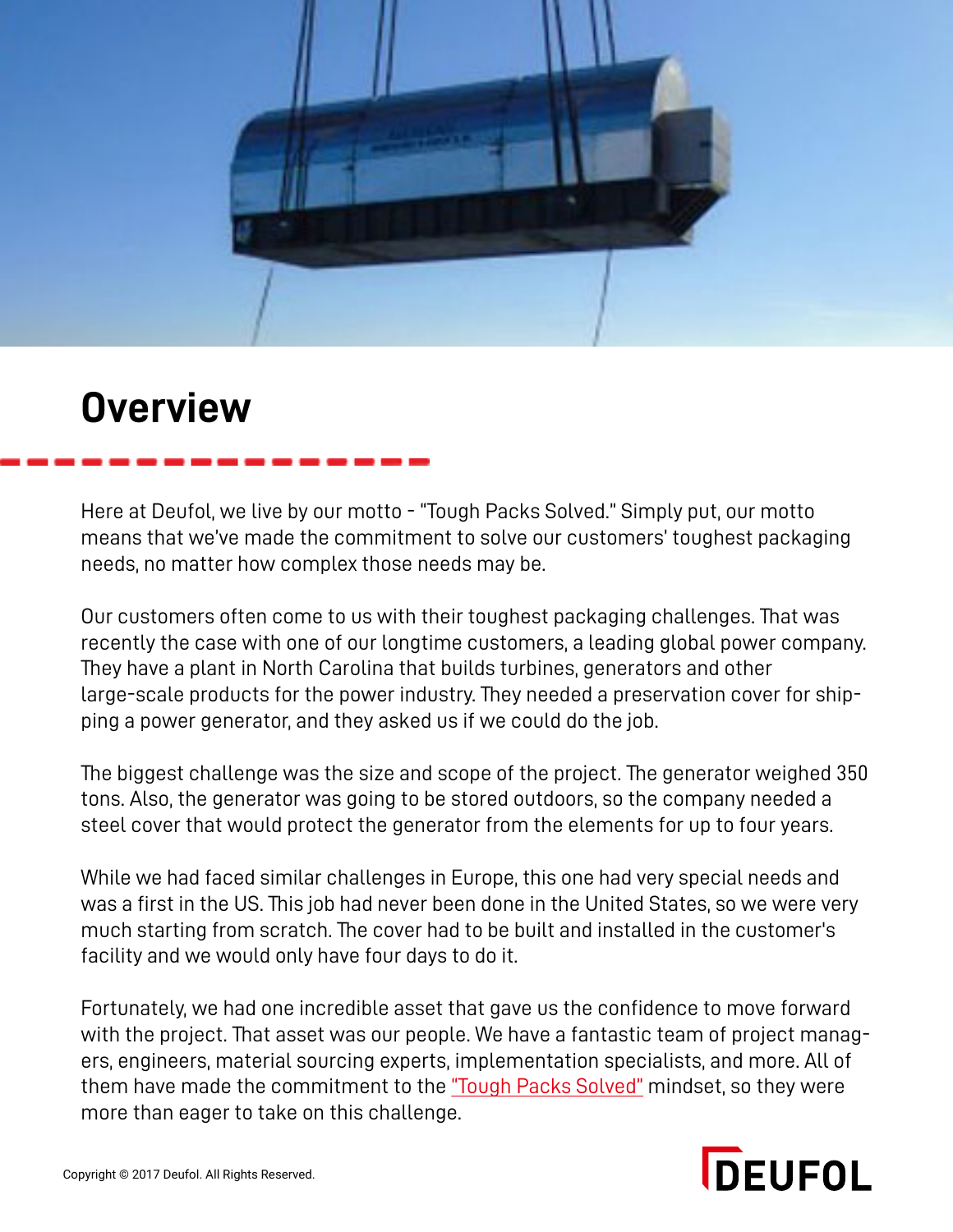### **Engineering and Design**

Our process started with our engineering team. It was their job to design a cover that not only met the customer's very specific specifications, but that could also be delivered and installed in four days or less.

Our parent company in Germany had completed a job that was similar, but also very different in some ways. However, our North American engineering team was able to work with the German team to obtain designs, budgets, lists of materials, and more. That international teamwork helped us accelerate the project timeline.

In all, [our engineering and project management team](http://blog.deufol-us.com/3-reasons-why-you-should-design-your-packaging-with-crate-engineering-software) included 18 team members overseeing 13 different milestones. Their hard work resulted in the following outputs:

- 13 milestones and 85 tasks completed 100% on-time.
- 47 design steps to build and install a 4-year weatherproof barrier.
- Control specifications for all potential material suppliers.
- Impact testing for the container's metal roof.
- 107 quality control inspection points.



Our engineers ultimately delivered a design process that met our customer's requirements and specifications. That design helped our installation team implement that solution on a tight timeline.

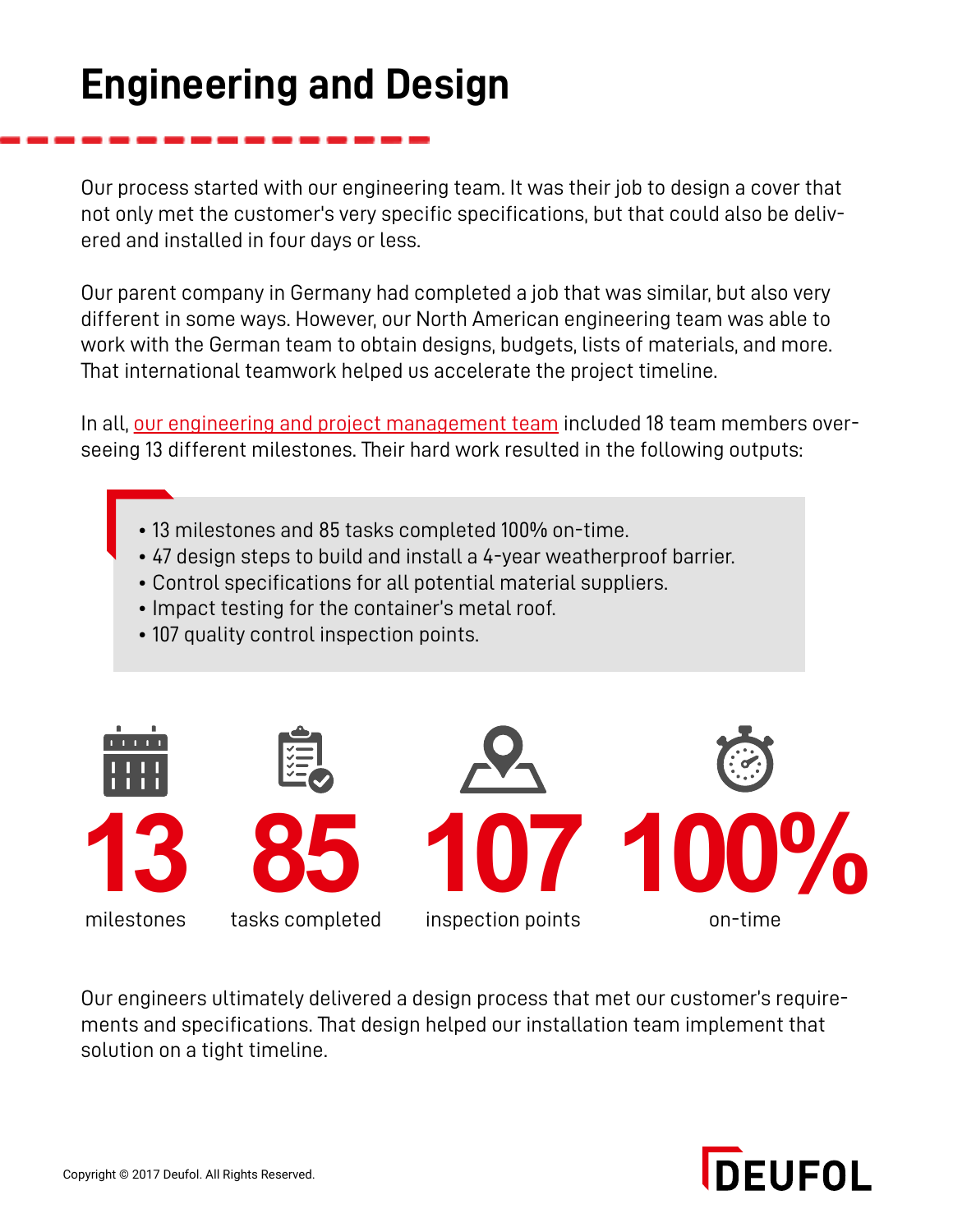## **Sourcing, Training, and Project Planning**

With the design in place, it was up to our project management team to source all the materials, labor, and other resources to make the vision a reality. There was an extensive need for materials. Our sourcing team procured and coordinated the following to make sure we could meet the customer's tight deadline:

- Materials from 16 different vendors.
- Purchase orders for 794 unique parts.
- Housing and transportation for 7 Deufol team members who worked onsite in the customer's Charlotte facility.

Quality control was also an important element in the planning phase. It wasn't enough to simply design and install the packaging. The container also had to protect product quality in an outdoor environment for up 4 years. The product itself had hundreds of electrical components and parts, so there was no margin for error. Our project management developed a quality control plan that featured:

- 107 quality inspection points.
- 88 checkpoints that were marked as "critical-to-quality."
- Inspection process design to fit the customer's resources and needs.

The cover would be installed in our customer's facility. That meant that not only did our team members have to meet our safety regulations, but they also needed to be in compliance with the standard. Our installation team of seven employees went through extensive safety training, which included modules on things like scissor lifts, fall protection, and ladder safety.